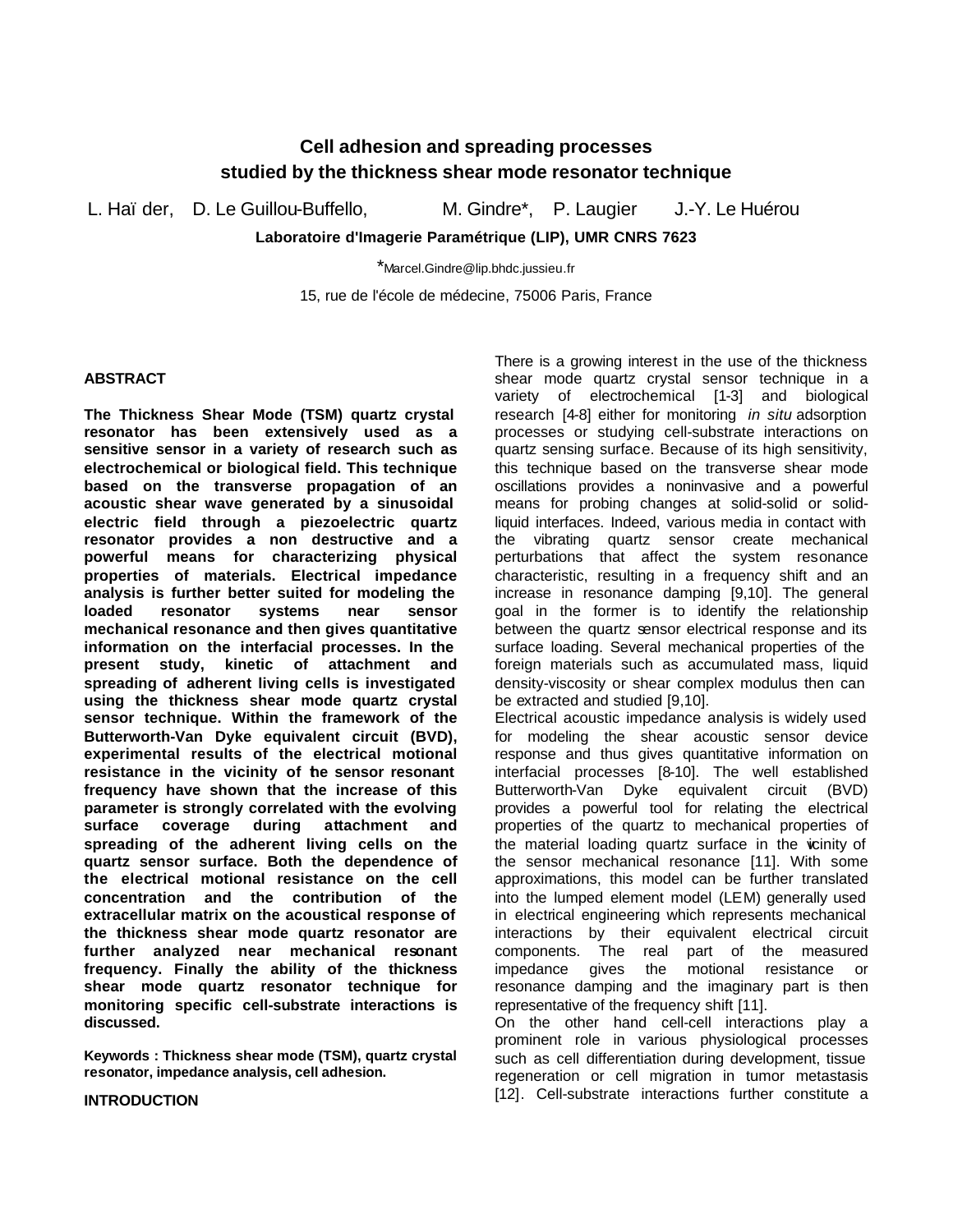great interest for studying the compatibility of biomaterials surfaces with living cells [13]. In the past few years considerable efforts have been made for a better understanding of the complex mechanisms governing the adhesion and spreading of living cells on surfaces [4,8]. However little is known about the exact relationship between these underlying processes and the response of the acoustic quartz sensor device.

In the present study, kinetic of attachment and spreading processes of adherent living cells is investigated using the thickness shear mode (TSM) quartz crystal sensor technique. In a first part we present experimental results of the electrical motional resistance derived from the BVD equivalent circuit during adhesion and spreading of adherent living cells on the quartz resonator. Both the dependence of the motional resistance on the cell concentration and the contribution of the extracellular matrix are further analyzed in the vicinity of the sensor resonant frequency. Finally the ability of the thickness shear mode quartz crystal resonator technique for studying specific cell-substrate interactions is discussed.

### **MATERIAL AND METHOD**

### *CELL CULTURE*

Chinese Hamster Ovary cells (CHO) type K1 were cultured in Dulbecco's Modified Eagle's Medium (DMEM, Invitrogen or Gibco, France). The culture medium was supplemented with 10% (v/v) fetal calf serum medium (FCS, Invitrogen), 4 mM L-glutamine (Gibco), 100 units/ml penicillin and 100 μg/ml streptomycin (Invitrogen). Cells were grown to confluence in a humidified incubator with  $5\%$  CO<sub>2</sub> atmosphere at 37°C. The confluent CHO-K1 cell monolayers were washed twice with DMEM and were then removed from the culture substrate by 0.25% (w/v) trypsin supplemented with 1mM EDTA (5 min at 37°C). Trypsin digestion was terminated by the addition of an excess of complete culture medium. Cells were spun down at 110 x g for 10 min. The pellet was resuspended in culture medium, and aliquots of the cell suspension were transferred onto the quartz disk after the cell number had been determined with a malassez cell. Before inoculation, the quartz plates were treated with ethanol 100% for 3-5 min, which provides both an intense cleaning of the gold surfaces and sterilization of the entire chamber*.*

## *THICKNESS SHEAR MODE SENSOR DEVICE*

The thickness shear mode resonator device (figure 1) consists of a thin disk of AT-cut quartz (Mattel, Creteil, France) with two identical 5 mm diameter electrodes made of a 2500 Ã thick layer of gold deposited by

evaporation on a thin chromium adhesion layer. The quartz crystal diameter is  $d = 14$  mm and the fundamental resonance frequency  $f_o = 9 \text{ MHz}$ . The electrode contacting the solution is limited by one of the Oring joints. On the opposite side in contact with air, a silica gel is used to maintain the degree of humidity constant. The test cell with the quartz is placed inside an incubator under wet atmosphere (95% air + 5%  $CO<sub>2</sub>$ ) were measurements were performed.



**Figure 1. Shear acoustic sensor device**

The application of an external electrical potential between the two electrodes produces an internal mechanical stress and induces a shear deformation of the crystal because of the piezoelectric properties and crystalline orientation of the quartz [11]. When applying a sinusoidal electric field perpendicular to the surface of the crystal, the deformation oscillates at the frequency of the induced field. The quartz crystal resonates at a frequency determined by the thickness of the crystal. This corresponds to a crystal thickness that is an odd multiple of half the acoustic wavelength *l* [11]. At the natural mechanical resonance a standing waves pattern is generated across the crystal thickness. The displacement occurring is maximum at the free surfaces and vary sinusoidally across the quartz thickness.

## *METHOD OF IMPEDANCE ANALYSIS*

The electroacoustical response of the sensor device was first investigated for an unperturbed resonator. Data analysis was performed using the lumped element Butterworth-Van Dyke (BVD) equivalent circuit which consists of a capacitor *C<sup>o</sup>* paralleled by a series combination of an inductance  $L_1$ , a resistor  $R_1$  and a capacitor  $C_1$  (figure 2.a). The combination of  $L_1$ ,  $R_1$  and  $C_1$  is referred to as the motional branch of the BVD equivalent circuit because only these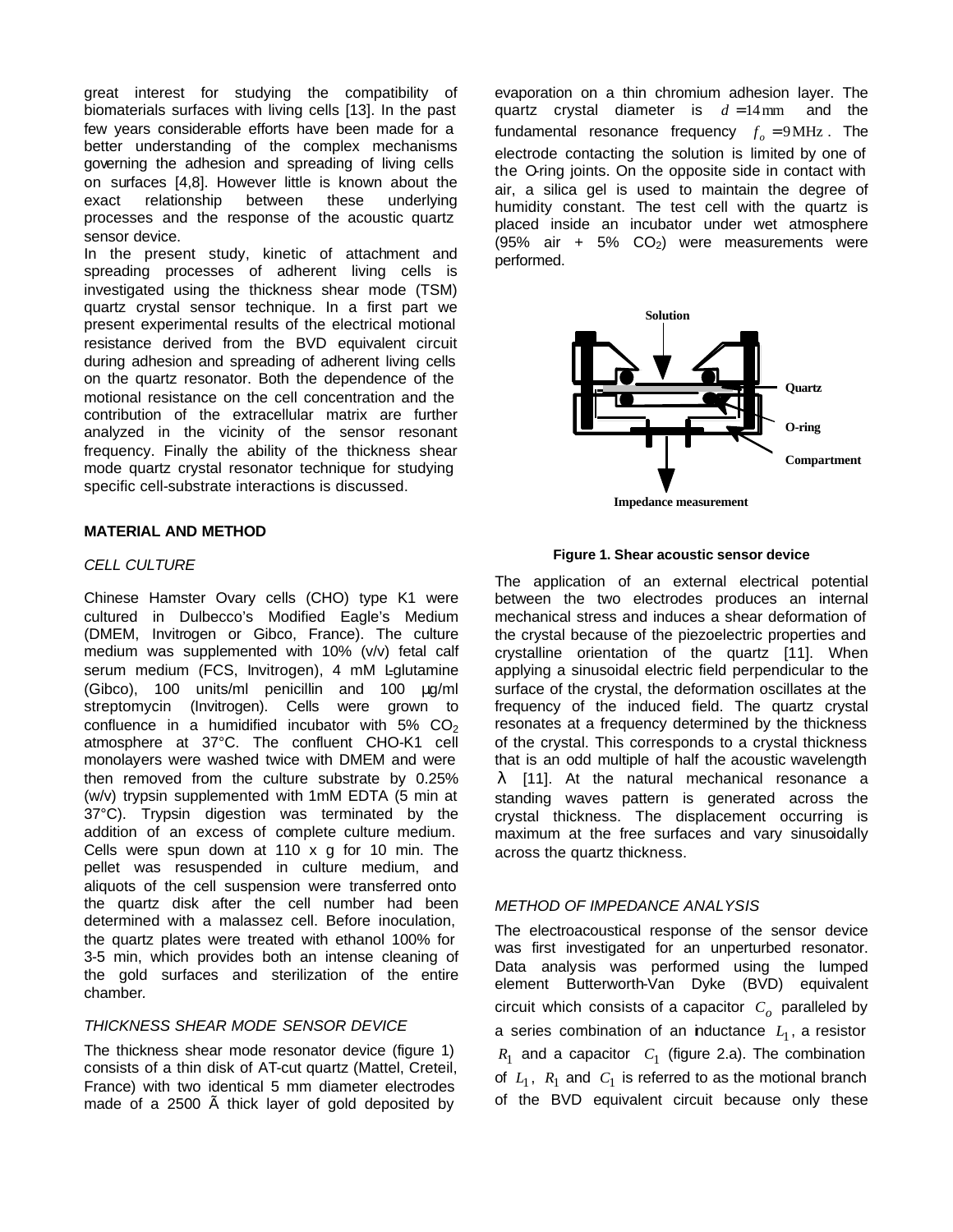impedance elements are associated with the shear motion of the quartz [11]. The parallel capacitance *C<sup>o</sup>* arises from the presence of the dielectric quartz material between the two surface electrodes but it also contains parasitic contributions of the set up [11]. The components of the BVD equivalent circuit were then deduced from the Nyquist plot which describes the resonator admittance *Y* at different frequencies (figure 2.b). The Nyquist plot satisfies the following equation [14, 15] :

$$
\left(G - \frac{1}{2R_1}\right)^2 + (B - \mathbf{w}C_o)^2 = \left(\frac{1}{2R_1}\right)^2\tag{1}
$$

where *G* represents the conductance (real part of the admittance) given by :

$$
G = \frac{R_1}{R_1^2 + (L_1 \mathbf{w} - 1/C_1 \mathbf{w})^2}
$$
 (2)

and *B* , the susceptance (imaginary part of the admittance) scaling as :

$$
B = \mathbf{w}C_o - \frac{[L_1 \mathbf{w} - (1/C_1 \mathbf{w})]}{R_1^2 + [L_1 \mathbf{w} - (1/C_1 \mathbf{w})]^2}
$$
(3)

Equation (1) is representative of a circle whose radius is inversely proportional to the resistance thus scaling as  $1/2R_1$  while the center is located at  $(1/2R_1, \mathbf{w}C_o)$ . The frequency *f* increases in the clockwise direction of the admittance circle of the Nyquist plot. The static capacitance *C<sup>o</sup>* has the effect to raising the center of the circle by an amount *wC<sup>o</sup>* in the vertical direction because of the dielectric capacitance *C<sup>o</sup>* of the quartz crystal. The capacitance  $C_1$  of the motional branch was fixed at a constant value during all fitting procedures because it is determined by the material properties of the quartz and the dimensions of the resonator [14, 15].

In a second step measurements of the shear complex electrical admittance *Y* were performed with the network analyzer as the cell suspensions were placed on one side of the acoustic resonator device. The shear admittance  $Y$  as a function of the conductance *G* and susceptance *B* for the modified Butterworth-Van-Dyke equivalent circuit then may be expressed as [14, 15] :

$$
Y = G + jB = \frac{R}{R^2 + U^2} + j\left(\mathbf{w}C_o - \frac{U}{R^2 + U^2}\right) \tag{4}
$$

where 
$$
R = R_1 + R_2
$$
,  $U = (\mathbf{w}L - 1/\mathbf{w}C_1)$  and  $L = L_1 + L_2$ .

The electrical components of the modified lumped element Butterworth-Van-Dyke equivalent circuit (figure 2.c) was fitted to experimental measurements of the electrical admittance *Y* using nonlinear leastsquare methods thus determining both the inductance  $L_2$  and resistor  $R_2$ . The series resonant frequency in this case may be defined as the frequency at which the motional reactance vanishes [14, 15]:

$$
\mathbf{W}_s = 2\mathbf{p} \mathbf{f}_s = 1/\sqrt{LC_1} = 1/\sqrt{[(L_1 + L_2)C_1]}
$$
(5)



**Figure 2. Butterworth-Van Dyke (BVD) equivalent circuit for an unperturbed AT-cut quartz resonator (2.a) , Nyquist representation of the electroacoustic impedance (2.b) or modified Butterworth-Van Dyke (BVD) equivalent circuit for a loaded AT-cut quartz resonator (2.c).**

#### **EXPERIMENTAL RESULTS AND DISCUSSION**

## *CALIBRATION OF THE ACOUSTIC QUARTZ SENSOR DEVICE*

The first experiment consisted of calibrating the response of the acoustic quartz sensor system with different Newtonian liquid loading conditions. For this purpose, electrical admittance measurements over a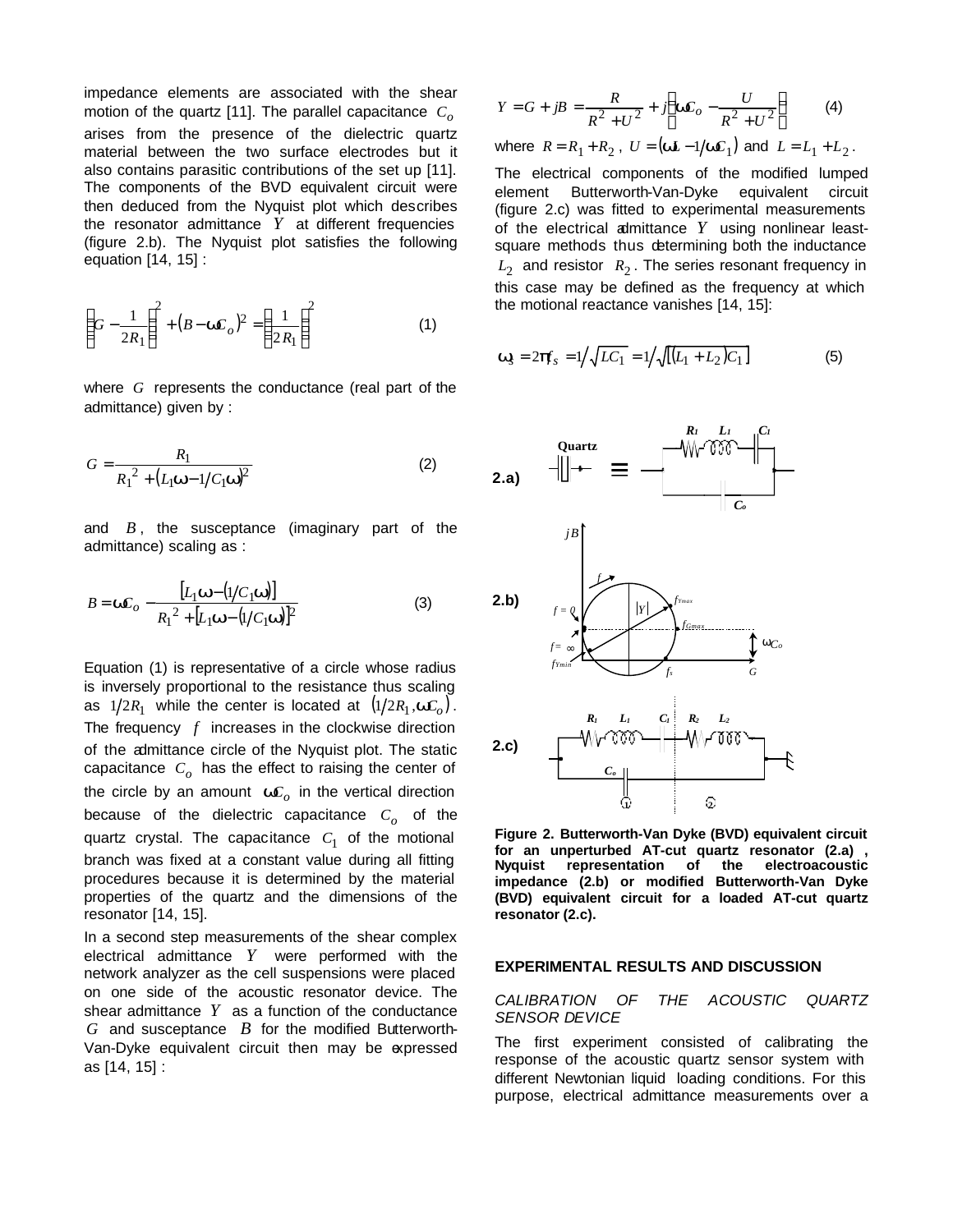frequency range near the fundamental resonance were performed with various solutions of water mixed with concentrations in glycerol ranging from 0 to 72%. Solutions density and viscosity were derived from literature values. Both the frequency shift  $\Delta f_{s}^{\prime}$  and changes in motional resistance  $\Delta R = R_2\big|_{\bm{W}=\bm{W}_{\!S}}$  are plotted on figures 3 and 4. The frequency shift  $\Delta f_{s}^{\dagger}$  is linearly related to the liquid loading parameter  $(\mathbf{r}_m \mathbf{h}_m)^{1/2}$  and decreases when the product  $(\mathbf{r}_m \mathbf{h}_m)^{1/2}$  increases. Conversely, the motional resistance  $\Delta R = R_2\big|_{\bm{W}=\bm{W}_\text{S}}$  increases linearly as the product  $(\bm{r}_m\bm{h}_m)^{1/2}$  increases (figure 4). These results are in agreement with both theoretical predictions of Martin *et* al. reported in [9, 10]. Indeed, the motional resistance due to Newtonian liquid loading in the vicinity the resonant frequency scales as :

$$
R_2 = \left(\frac{N\boldsymbol{p}}{4K^2\boldsymbol{w}_s C_o Z_q}\right)\frac{\boldsymbol{w}\boldsymbol{z}\boldsymbol{h}}{2}\right)^{1/2}
$$
 (6)

where *w* is the angular frequency ( $w=2p f$ ),  $K^2$  is the effective electromechanical coupling factor,  $(N = 1,3,5...$ ) is the resonator harmonic number,  $W_s$  is the angular resonant frequency, *Z<sup>q</sup>* is the characteristic quartz impedance,  $\mathbf{r}_m$  and  $\mathbf{h}_m$ represent respectively the density and shear viscosity of the Newtonian loading medium.

The frequency shift  $\Delta f_s$  produced by the liquid load is given by the following expression [9,10] :

$$
\Delta f_s = -f_o^{3/2} \left( \mathbf{p} \mathbf{r}_q \mathbf{h}_q \right)^{-1/2} \sqrt{\mathbf{h}_m \mathbf{r}_m} \tag{7}
$$



Figure 3. Frequency shift  $\Delta f_{s}$  versus the loading parameter  $\ (\boldsymbol{h}_{\!m} \, \boldsymbol{r}_{\!m}^{})^{1\!}/^2$  . The solid curve was obtained from linear regression  $\Delta f_s = -1126 \sqrt{\mathbf{h}_n \mathbf{r}_m^2} - 299.55$  in **good agreement with equation (7).** 



Figure 4. Motional resistance  $\left.\Delta R\right. =\right.^{}R_2\left|_{\scriptstyle W=W_S}\right.$  *versus* the loading parameter  $(\bm{h}_{\!n}\,\bm{r}_{\!m}\!^{})^{1\!}/_{\!}^2$ . The solid line was **obtained from linear regression**  $\Delta R = 460.67 \sqrt{\mathbf{h}_m \mathbf{r}_m} - 10.038$  in good agreement with **equation (6) .**

## *KINETIC OF ATTACHMENT AND SPREADING OF LIVING CELLS*

Attachment and spreading of living cells on surfaces is a complex process initiated by non-specific cell interactions with the surface, followed by the establishment of specific molecular contacts of the receptor-ligand type. The non specific interactions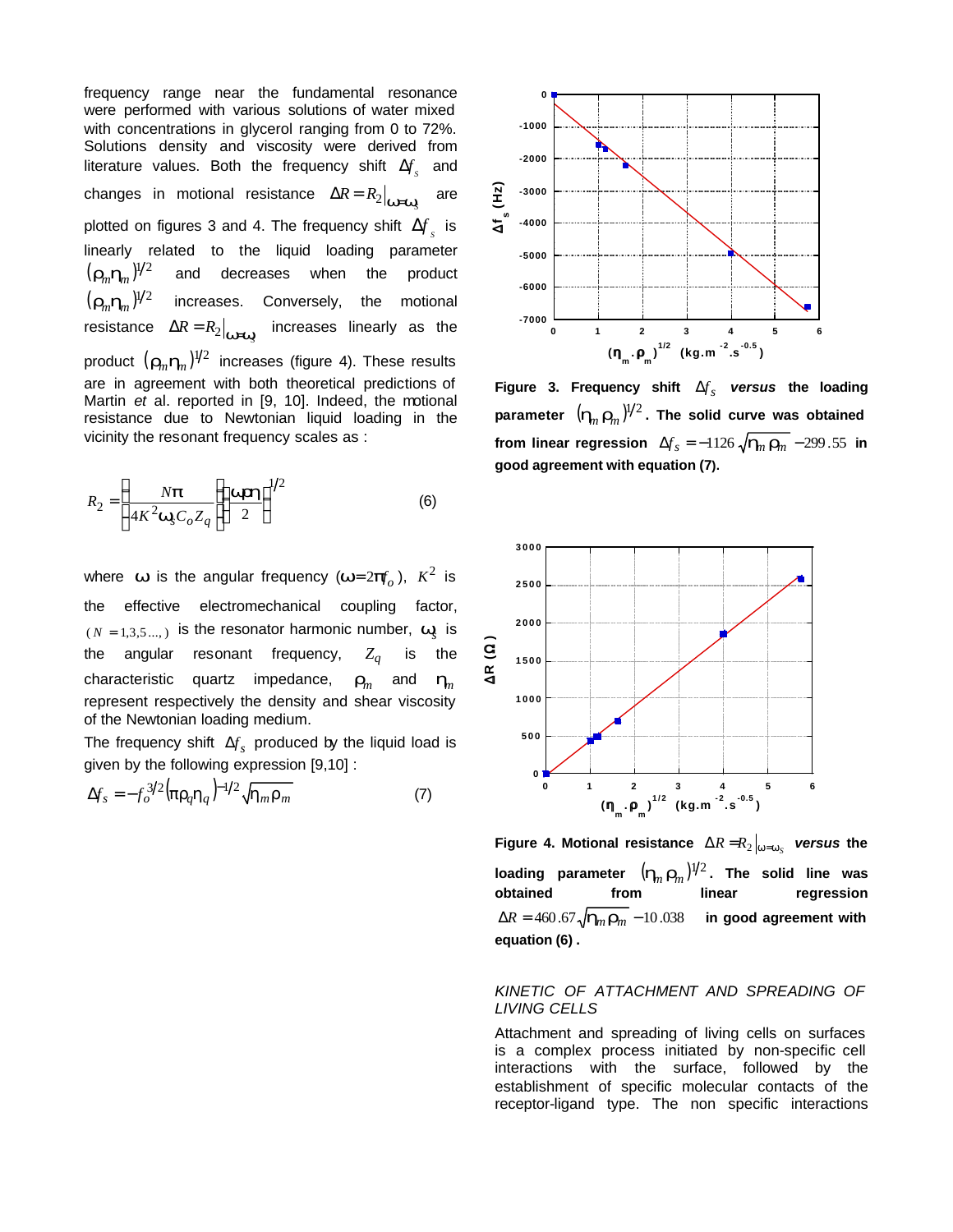mainly involve van der Walls forces, repulsive electrostatic interactions and steric stabilization. The net contribution of these non specific forces is slightly pro-adhesive but generally not of sufficient magnitude to hold the particle in place. In contrast the stronger non specific interactions are mediated by transmenbrane proteins called integrins. These α,βheterodimeric proteins connect the intracellular cytoskeleton to the extracellular matrix and thus provides the mechanical stability of cell-substrate adhesion.

We report in this section an experimental study of the kinetic of attachment and spreading of adherent CHO living cells on the quartz sensor surface. For this purpose, the motional resistance  $\Delta R = R_2 \vert_{\bm{W}=\bm{W}_{\!S}^{c}}$  was deduced from the shear impedance measurements in the vicinity of the resonant frequency and was reported as a function of time as the quartz sensor was loaded with the suspension of Chinese Hamster Ovary (CHO) cells. As shown on figure 5, during the first twenty minutes only the cell sedimentation effects were detected, the cells kept their spherical shape and did not actively spread on the quartz sensor surface. Adhesion and spreading of Chinese Hamster Ovary cells on the quartz resonator surface induces a progressive increase of the motional resistance  $\Delta R$  = $R$ <sub>2</sub> *w*=*w* which reaches a stationary level after a delay time of about 120 minutes. Multiplication of the living cells process further starts after a time of about 300 minutes and thus results in an increase of the electrical motional resistance  $\Delta R = R_2 \vert_{\bm{W}=\bm{W}_{\!S}^{c}}$  because the cell number covering the quartz sensor surface increases. In contrast as the quartz sensor device was loaded with suspension of spherical latex particles with density close to those of the CHO cells, at the same concentration, the motional resistance  $\Delta R = R_2 \vert_{\bm{W}=\bm{W}_{\!S}^{c}}$  increases slightly only during the first twenty minutes and remains constant during time (figure 5).



**Figure 5. Time dependence of the motional resistance**   $\Delta R = R_2$  in the vicinity of the resonant frequency  $f_s$  for a **quartz crystal sensor loaded with a monolayer of Chinese Hamster Ovary cells (CHO) () or spherical latex particles (-) . The experiments were repeated ten times in the same conditions with 50 000 cells or 50 000 latex particles dispersed on a area of about 50 mm<sup>2</sup> .** 

Furthermore, the time variation of the motional resistance  $\Delta R = R_2|_{\bm{W}=\bm{W}_{\!S}^c}$  $\overline{a}$  is strongly related to the evolving surface coverage during attachment and spreading of the cells on the vibrating resonator surface because of the cell integrin-mediated contacts established with the proteins covering the resonator surface. These results have been found in good agreement with optical microscopic observation reported in [4].

# *DEPENDENCE OF THE ELECTRICAL MOTIONAL RESISTANCE ON THE CELL CONCENTATION*

The dependence of the motional resistance  $\Delta R = R_2 \vert_{\bm{W} = \bm{W}_S}$  on the cell concentration near resonant frequency was also analyzed. When plotting the motional resistance  $\Delta R = R_2|_{\mathbf{W}=\mathbf{W}_S}$  as a function of time for different cell concentration (figure 6), the motional resistance increases because the cell number interacting with the sensing surface increases. This experiment well confirms the time variation of the motional resistance  $\Delta R = R_2 \vert_{\bm{W}=\bm{W}_{\!\! S}}$  during the cell multiplication phase observed on figure 5.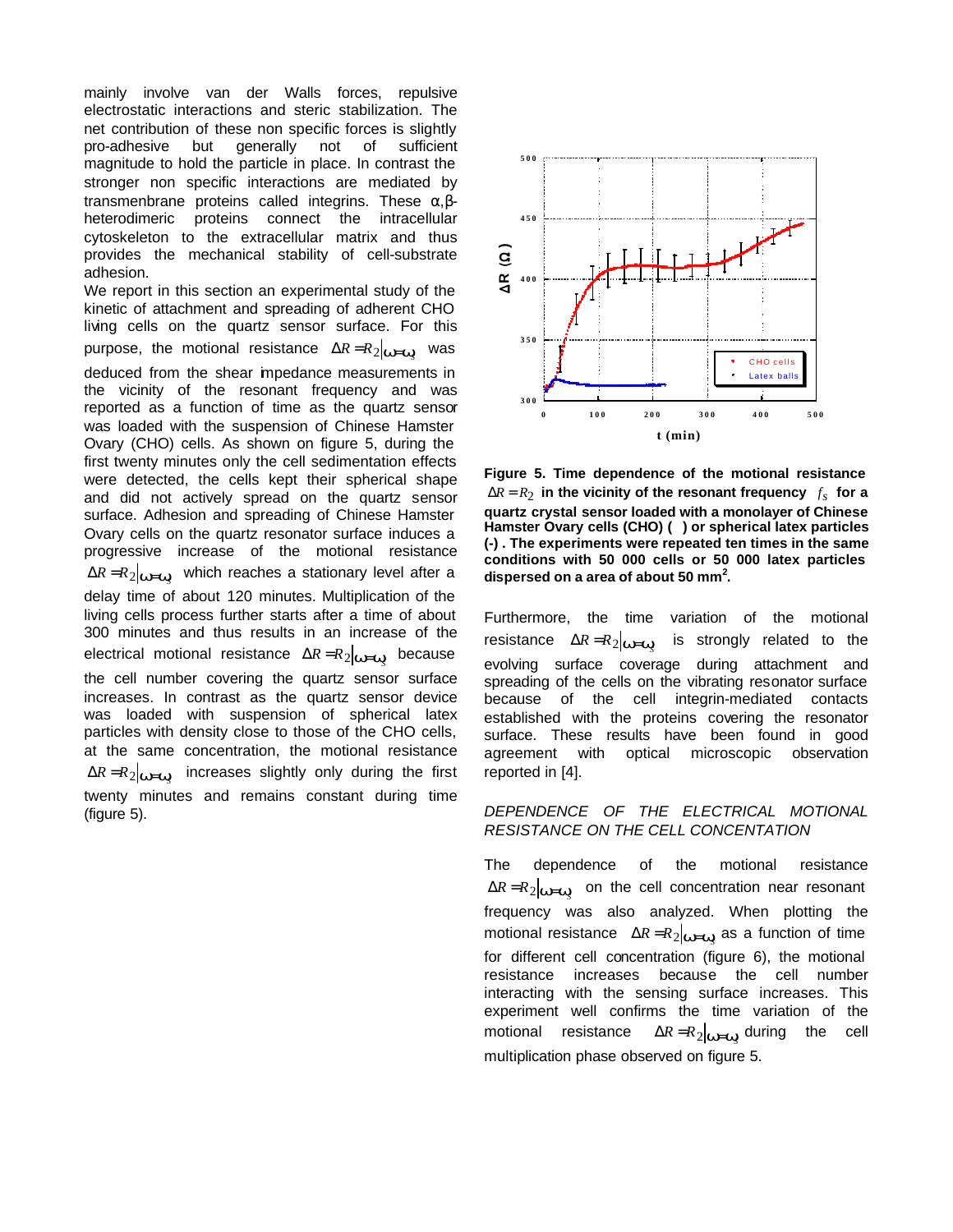

**Figure 6. Time dependence of the motional resistance**   $\mathbf{R} = R_2$  in the vicinity of the resonant frequency  $f_s$  for **a loaded quartz crystal sensor with a monolayer of Chinese Hamster Ovary cells (CHO) at different cell concentration ((, Culture medium), (, 20 000 CHO), (, 50 000 CHO), (, 100 000 CHO), (+, 500 000 CHO)).**

### *CONTRIBUTION OF THE EXTRACELLULAR MATRIX 0N THE ACOUSTICAL RESPONSE OF THE LOADED THICKNESS SHEAR MODE QUARTZ RESONATOR*

An immobilized layer of adhesion promoting proteins is required to allow cells to form specific molecular bonds. Extracellular matrix proteins can originate from precoating the quartz sensor surface, spontaneous adsorption of serum proteins or secretion of endogenous proteins by the cells. The contribution of the extracellular matrix proteins during the adhesion processes was finally investigated. The variation of the motional resistance  $\Delta R = R_2 \big|_{\bm{w}=\bm{w}_S}$  *versus* time was then studied as the quartz sensor surface was coated with fibronectin. As shown on figure 7, the presence of this protein favors the living cells to make specific integrinmediated contacts on the quartz sensor surface and thus results in an increase of the electrical motional resistance  $\Delta R = R_2 \vert_{w = w_S}$ .



**Figure 7. Time dependence of the motional**  $\textbf{r}$ esistance  $\textbf{R}$  =  $R^2$  in the vicinity of the resonant **frequency**  *s f* **for a loaded quartz crystal sensor with a monolayer of 50 000 cells of Chinese Hamster Ovary cells (CHO) dispersed onto non coated quartz surface ( ) or fibronectin coated surface (··).** 

#### **CONCLUSION**

The present study demonstrates that the thickness shear mode resonator technique is better suited for studying attachment and spreading of adherent living cells on vibrating quartz sensor surfaces. The measured electrical motional resistance derived from the Butterworth-Van Dyke equivalent circuit (BVD) is very sensitive to specific receptor mediated interactions of the cells with the extracellular matrix proteins adsorbed or secreted on the quartz surface and thus varies as the evolving surface coverage during adhesion and spreading processes. Because of its noninvasive nature and high sensitivity, this technique gives quantitative information and thus provides a powerful means for a better understanding of specific cell-substrate interactions.

#### **ACKNOWLEDGMENTS**

This work was supported by the Ministère de l'Éducation Nationale de la Recherche et de la Technologie (ACI Technologie pour la santé), France.

#### **REFERENCES**

[1] H. Ehahoun, C. Gabrielli, M. Keddam, H. Perrot, Y. Cetre, L. Diguet, Electrochemical quartz crystal microbalance